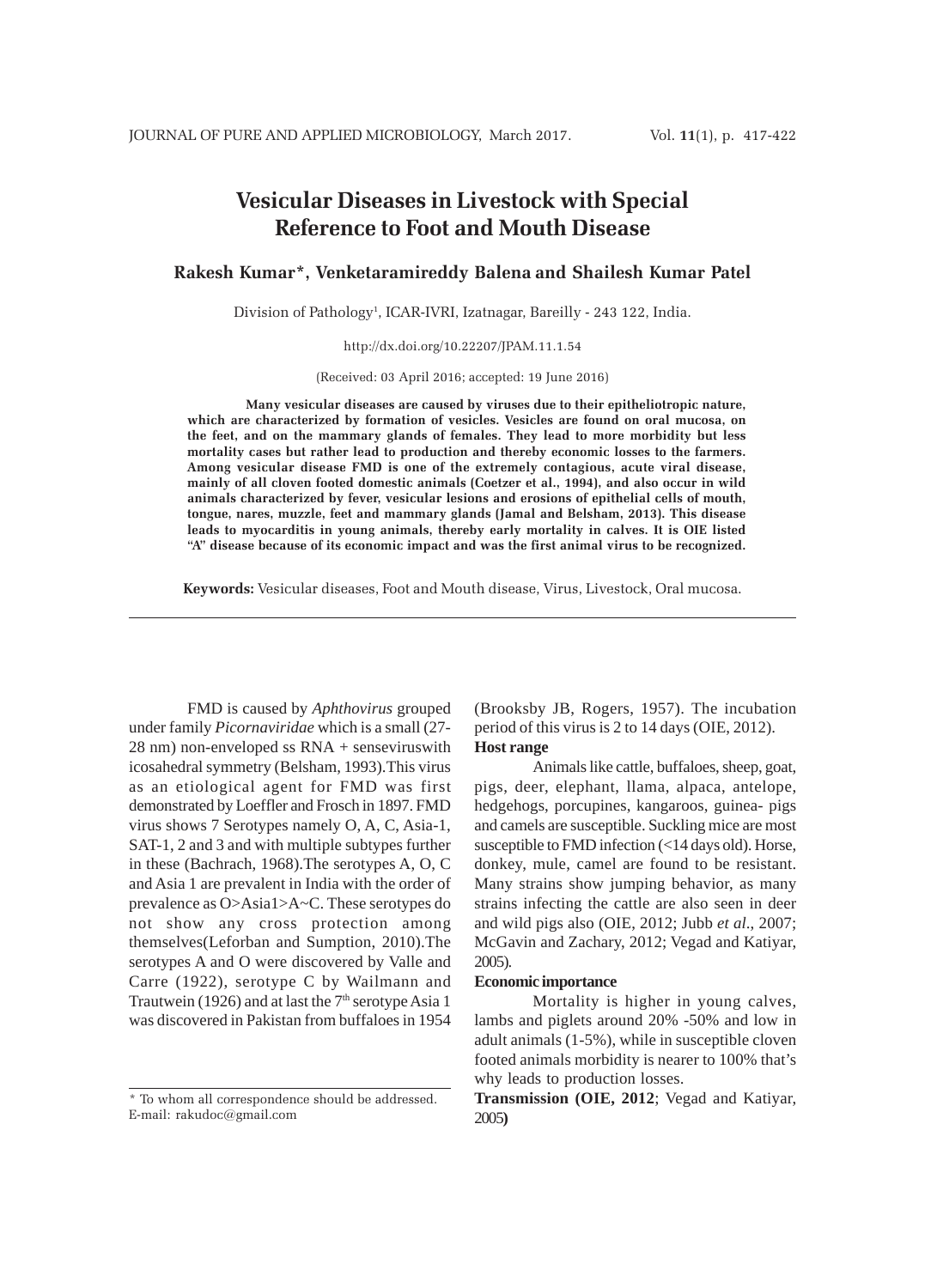- i. By direct contact between susceptible and infected animals.
- ii. Direct contact of susceptible animals with contaminated inanimate objects like clothing, foot wears and vehicles etc.
- iii. Intake of infected milk.
- iv. Inhalation of infectious aerosols contaminated with virus.
- v. As FMD virus can be transmitted through airborne route, can spread to long distances. Pigs are most important source for this spread. (Sellers and Parker, 1969; Donaldson and Ferris, 1980; Alexandersen *et al*., 2002a). This virus can spread up to 300 kilometer through air (Gloster *et al*., 1981, 1982; Donaldson *et al*., 1982a, b; Sorensen *et al*., 2000, 2001).
- vi. Virus can come through infected saliva, faeces and urine to the environment and can infect the susceptible population.
- vii. There is rare evidence that carrier animals can be the source of infection. This virus usually localizes in oropharynx and persists for 6 months. So, usually the carrier state can remain for 6 months to 3 years in cattle and it is of shorter duration in sheep, goats (6 months) and buffaloes. While pigs do not act as carriers (Hedger and Stubbins, 1971; Alexandersen *et al*., 2002b).

Higher concentration of virus can be observed in other tissues without the presence of any visible lesions (Burrows *et al*., 1981; Zhang & Alexandersen, 2004; Arzt *et al*., 2011).

## **Clinical signs and gross lesions**

The severity of clinical signs depends upon stain of virus, species of the animal, age, breed and individual immune response of the animals. The mortality rate in this disease is less (up to 5%) but high in young calves, piglets and lambs (up to 50%), While, the morbidity can reach up to 100%. Large amount of virus is seen in vesicular fluid but less evidence of virus in faeces (Hyslop, 1965; Scott *et al*., 1966; Parker, 1971; Garland, 1974).

Worldwide Distribution of different serotypes of FMD virus

| Region                           | <b>FMD</b> Serotype     |
|----------------------------------|-------------------------|
| Europe and South America O, A, C |                         |
| Asia                             | O, A and Asia-1         |
| Africa                           | SAT -1, SAT-2 and SAT-3 |
| Southern Africa                  | $SAT-3$                 |
| Middle East                      | O, A, Asia-1, SAT-1     |

J PURE APPL MICROBIO*,* **11**(1), MARCH 2017.

## **Cattle**

High fever (104p -106p F), sudden fall in milk yield, stomatitis which leads to anorexia and long ropy strings of saliva hanging with smacking of lips and tongue which is quite characteristic of this disease (Vegad and Katiyar, 2005).Vesicles on buccal mucosa, dental pad and tongue, when these rupture leads to painful mastication in animals. Vesicles are also seen in feet, mainly in the clefts and coronet which leads to lameness. Vesicle on mammary gland, vulva can lead to mastitis and metritis respectively (OIE, 2012; Jubb *et al*., 2007).Vesicular lesions can extend up to rumen, reticulum, omasum and abomasum. These diseases can lead to abortion in pregnant animals. In calves no vesicular lesions are seen rather extra epithelial lesions are seen in heart i.e. Tigroid heart (necrotizing myocarditis) and acute gastroenteritis which are more dangerous and lead to acute mortality (OIE, 2012; McGavin and Zachary, 2012).This virus can lead to endocrine damage in recovered animals so led to rough coat with long hairs and thereby thermoregulation is affected. These animals with affected thermoregulation are called as **panters**. Animals mostly show recovery within 2 weeks after infection (OIE, 2012; Vegad and Katiyar, 2005**)**.The presence of vesicular lesions on epithelial surfaces can later on lead to secondary bacterial infection and can cause more general complications.

# **Sheep and goats**

Sheep and goats can show pyrexia, oral lesions and lameness but of milder degree. Agalactia is one of the important feature seen in sheep and goats. But in sheep and goats clinical signs are milder and are not much evident as compared to other animals (Donaldson and Sellers, 2000; Alexandersen et al., 2002c; Hughes et al., 2002).

### **Swine**

Fever, hoof lesions on coronary band and inter-digital space are more painful and severe than any other species leads to lameness, oral lesions are not common but snout vesicles are seen. The

| S.no. | <b>Species</b>    | Acting as host   |
|-------|-------------------|------------------|
| 1.    | Goats and sheep's | Maintenance host |
| 2.    | Pigs              | Amplifier host   |
| 3.    | cattle            | Indicator host   |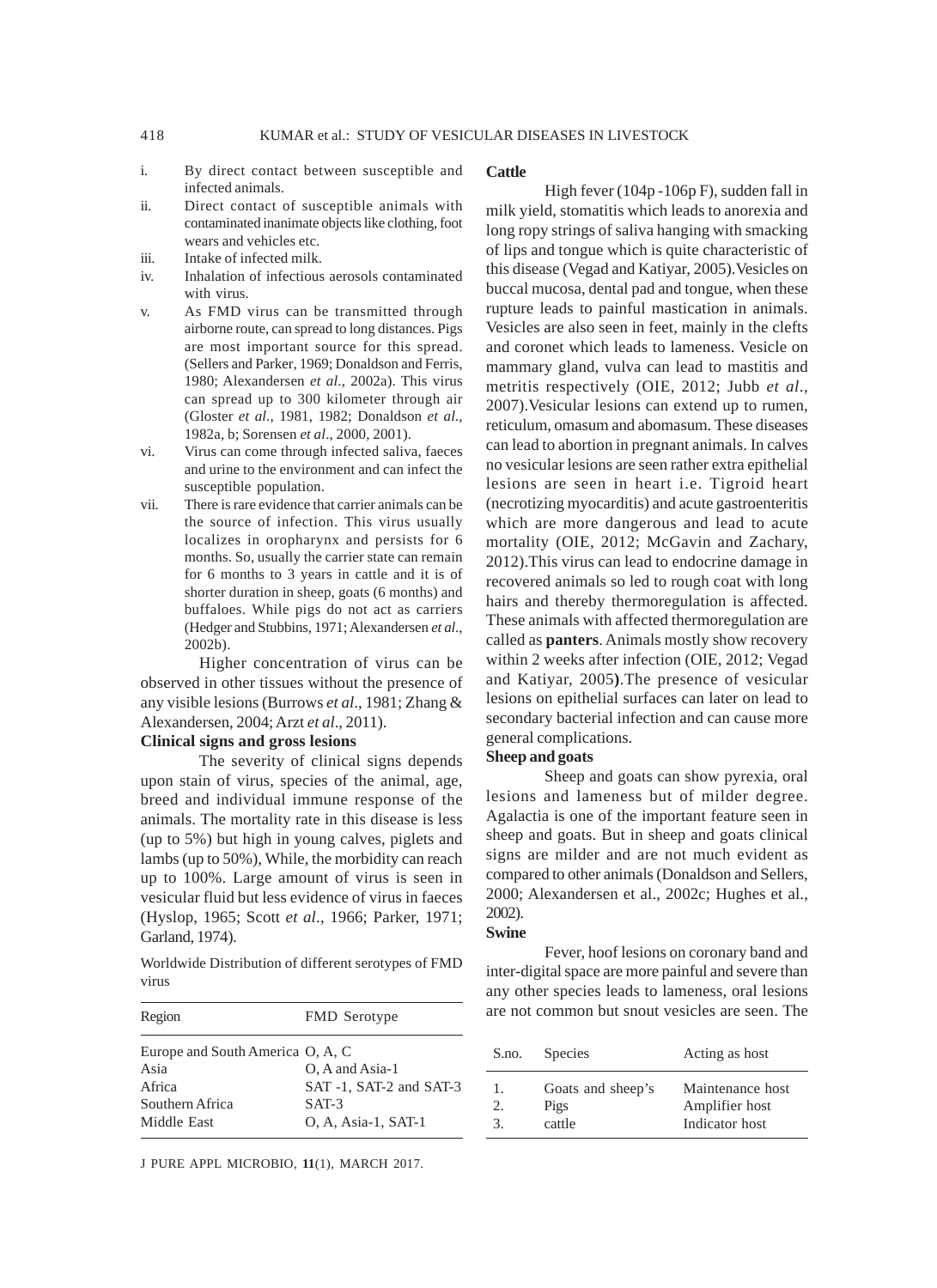piglets show frequent mortality (Jubb et al., 2007; McGavin and Zachary, 2012).

### **Microscopic lesions**

The epithelial cells become swollen, rounded and loosen shows pyknotic changes in nuclei and acidophilic cytoplasm. The inflammatory exudate get collected between loosen cells. These cells undergo liquifactive changes later on. In some places cells may be denude. The vesicular fluid contains degenerated epithelial cells, erythrocytes and leucocytes (Vegad and Katiyar, 2005; OIE, 2012; McGavin and Zachary, 2012).

# **Diagnosis**

(OIE, 2012; Vegad and Katiyar, 2005)

I. On the basis of history and clinical signs

II. Serological tests: CFT, AGPT, FAT

III. Sandwich ELISA or typing ELISA, RIA, Micro-

| Pathogenesis                                                 |
|--------------------------------------------------------------|
| (Alexandersen et al., 2003; Arzt et al., 2011, Sastry        |
| and Rao; 2001)                                               |
|                                                              |
| Virus through droplets / ingestion entered into the          |
| body                                                         |
|                                                              |
| Replication in pharynx or respiratory tract                  |
|                                                              |
| Invades the epithelial cells and produce degenerative        |
| and inflammatory changes                                     |
|                                                              |
| Accumulation of fluid and fibrin leads to the                |
| separation of cells                                          |
|                                                              |
| Ballooning degeneration, followed by liquifactive            |
| necrosis                                                     |
|                                                              |
| Leads to vesicle formation mainly in cells of <i>stratum</i> |
| <i>spinosum</i> (middle layer)                               |
|                                                              |
| Leucocytic infiltration occurs                               |
|                                                              |
| Virus spread to lymph nodes                                  |
|                                                              |
| Virus through blood spread to other body parts               |
| (mucus membranes, vulva, heart, udder and GIT etc.)          |
|                                                              |
|                                                              |

**SNT** 

- IV. Molecular tests: RT-PCR,
- V. Nucleic acid hybridization
- VI. Nucleic acid sequencing
- VII. In-situ hybridization

ELISA is capable to detect viral antigen and its serotypes that's why often preferred over CFT. For virus isolation calf thyroid cells and BHK-21 cell line are used. Virus neutralization test or ELISA are main prescribed tests according to OIE while CFT is used as an alternate test for viral identification (OIE, 2012; Vegad and Katiyar, 2005). **Differential Diagnosis (OIE, 2012)**

Vesicular stomatitis, swine vesicular disease and vesicular exanthema of swine are very difficult to distinguish from FMD clinically. So, it is very important to differentiate these diseases from FMD.

# **Vesicular stomatitis**

It is a vesicular disease caused by *Vesiculovirus* member of family *Rhabdoviridae* having two serotypes namely, *New Jersey and Indiana.* It is mainly an acute disease of horse but also have importance in cattle and pigs which is transmitted by vectors Sandflies, Blackflies, Seasonal outbreaks, direct contact with infected animals and contaminated objects. This virus leads to formation of vesicles on mouth, feet, snout and udder. Resemble FMD and not seen in sheep's and goats.

Incubation period of this virus is 3 to 5 days. This virus leads to fever and vesicles formation that resemble FMD lesions. Vesicles rupture to cause profuse salivation and anorexia but recovery may occur within 3-4 days. Most severe signs are seen in Horses, with oral lesions, drooling, champing, mouth rubbing, lameness, and coronary band lesions. In Cattle and pigs vesicular lesions in oral cavity, mammary gland, coronary band, and inter-digital region are seen. Which leads to salivation, lameness and recover within 2 weeks. Gross and histopathological lesions are just similar to FMD.

Vesicular stomatitis vs. FMD Vesicular stomatitis less contagious. FMD more contagious. Vesicular stomatitis lesions generally found in one area of the body Can involve many parts of the body.

J PURE APPL MICROBIO*,* **11**(1), MARCH 2017.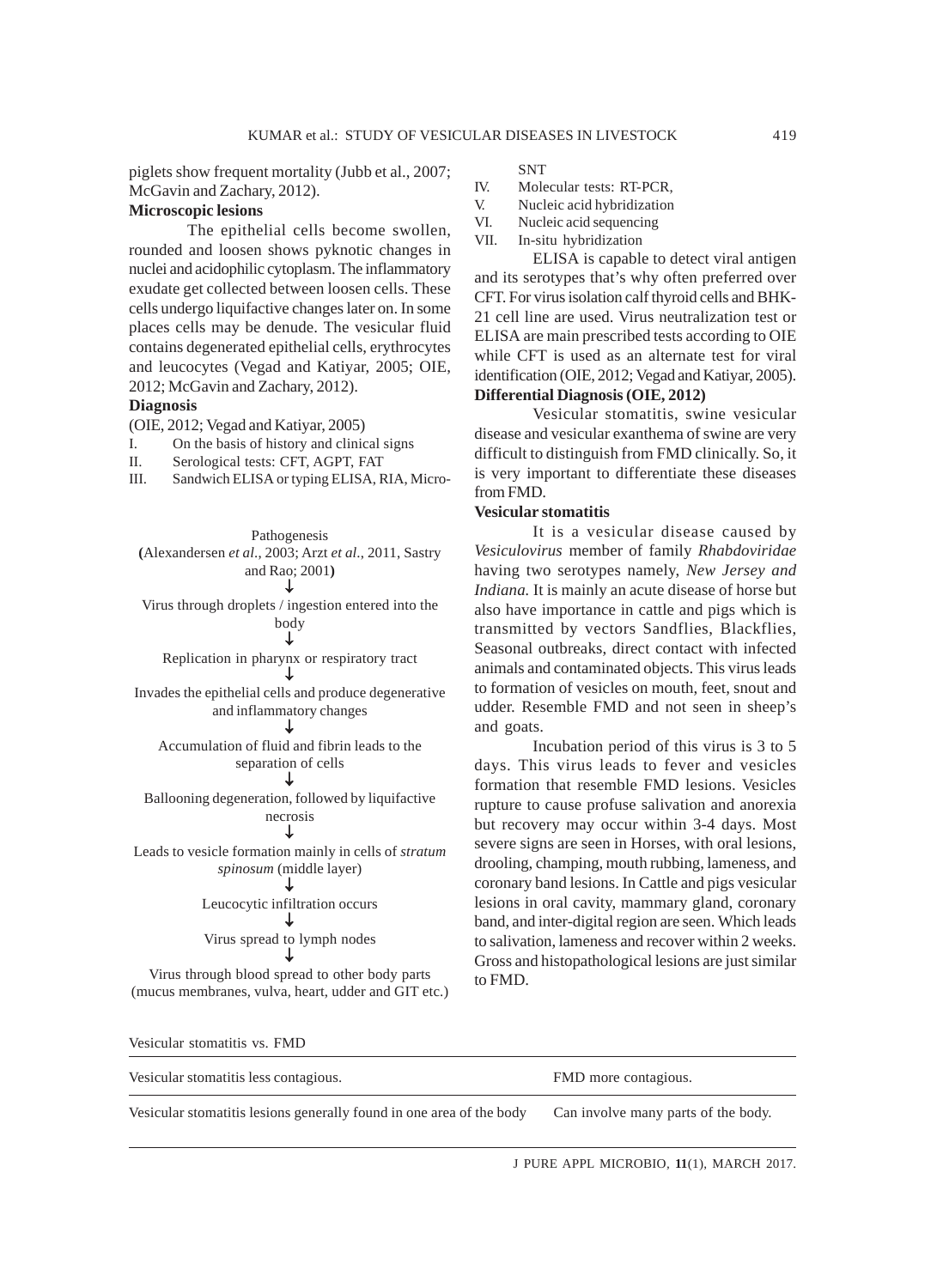|               | Comparative overview of different vesicular diseases in livestock (OIE, 2012; Sastry and Rao; 2001) |                            |                             |                                   |
|---------------|-----------------------------------------------------------------------------------------------------|----------------------------|-----------------------------|-----------------------------------|
|               | Foot and mouth disease                                                                              | Vesicular stomatitis       | Swine vesicular<br>diseases | Vesicular exanthema               |
| Agent         | Aphthovirus                                                                                         | Vesiculovirus              | Enterovirus                 | Calcivirus                        |
| Hosts         | Cattle, pig, sheep, guinea pigs,                                                                    | Almost in all animals      | Pigs mainly                 | Pigs and horse                    |
|               | man, wild animals but not in horse                                                                  | including horse            |                             |                                   |
| Transmission  | Aerosol, direct, indirect, ingestion                                                                | insects                    | Contaminated                | Uncooked pork ingestion           |
|               |                                                                                                     |                            | meat consumption            | and garbage ingestion             |
| Lesions       | Vesicular lesions in mucus                                                                          | Vesicular lesions without  | Lesions like FMD            | Lesions like FMD                  |
|               | membranes and lesions in heart                                                                      | lesions in heart           |                             |                                   |
| Morbidity and | Morbidity 100% while                                                                                | Morbidity up to 90%        | Both mortality and          | Morbidity varies up to            |
| mortality     | mortality $\langle 1\%$                                                                             | while mortality is low     | morbidity are low           | 100% while mortality is low       |
| Samples to be | Esophageal pharyngeal fluid                                                                         | Vesicular fluid collection | Vesicular fluid collection  | Vesicular fluid collection, serum |
| collected     | (cattle) or throat swab (pigs),                                                                     | aseptically and frozen     |                             | and unclotted blood               |
|               | serum and blood in proper                                                                           |                            |                             |                                   |
|               | preservatives and tissues in                                                                        |                            |                             |                                   |
|               | 10% formalin.                                                                                       |                            |                             |                                   |

J PURE APPL MICROBIO*,* **11**(1), MARCH 2017.

# **Swine vesicular disease virus/Porcine enterovirus infection (OIE, 2012)**

It is a contagious disease of pigs characterized by fever, vesicular lesions and is caused by *Enterovirus* member of family *Picornaviridae*. This disease is transmitted by direct or indirect contact with infected animals or feces and contaminated environment, ingestion of contaminated pork, virus excreted from nasal or mouth secretions. It is mainly a disease of pigs with high morbidity but can lead up to 10% mortality in piglets. This disease also resemble with FMD but less severe than FMD. Post-infection protective antibodies are produced in this infection. This virus leads to fever (104p -105p F), vesicles and erosions on snout, mammary glands, coronary band, and inter-digital areas. Vesicles on the coronary band of the claws especially at the heel are almost characteristic which leads to lameness. **Vesicular exanthema of swine (OIE, 2012)**

It is an acute, febrile contagious viral disease of swine characterized by formation of vesicles on the snout, around the mouth and on the feet. It is very difficult to distinguish this disease clinically from foot and mouth disease, vesicular stomatitis and swine vesicular disease.This disease is caused by *Calicivirus*.Although it is a mild disease with low mortality rate but in affected pigs, heavy weight loss can occur. Leads to abortion in pregnant sows and lactating sow become dry.

This disease is often transmitted by direct contact, oro-nasal and lachrymal secretions, urine, faeces, insemination, blood transfer feeding of raw or insufficiently cooked meat. Vesicular lesions occur on the snout, around the mouth and on the feet, accompanied by fever, variable anorexia and malaise. Vesicles can also be seen on the udder and teats of nursing sows. A vesicle on rupture leads to erosive areas. Morbidity is around 100% with no significant mortality.

## **FMD v/s other similar diseases**

- i. Rinderpest: It is systemic disease with high mortality, severe leucopenia, necrotic and ulcerative stomatitis, and absence of vesicles, only small greyish-white punctate present, and diarrhea.
- ii. MCF: Shows necrotic stomatitis, keratoconjunctivitis, head and eye form, lesions most prominent on muzzle.

iii. Bluetongue: Foot lesions (coronitis and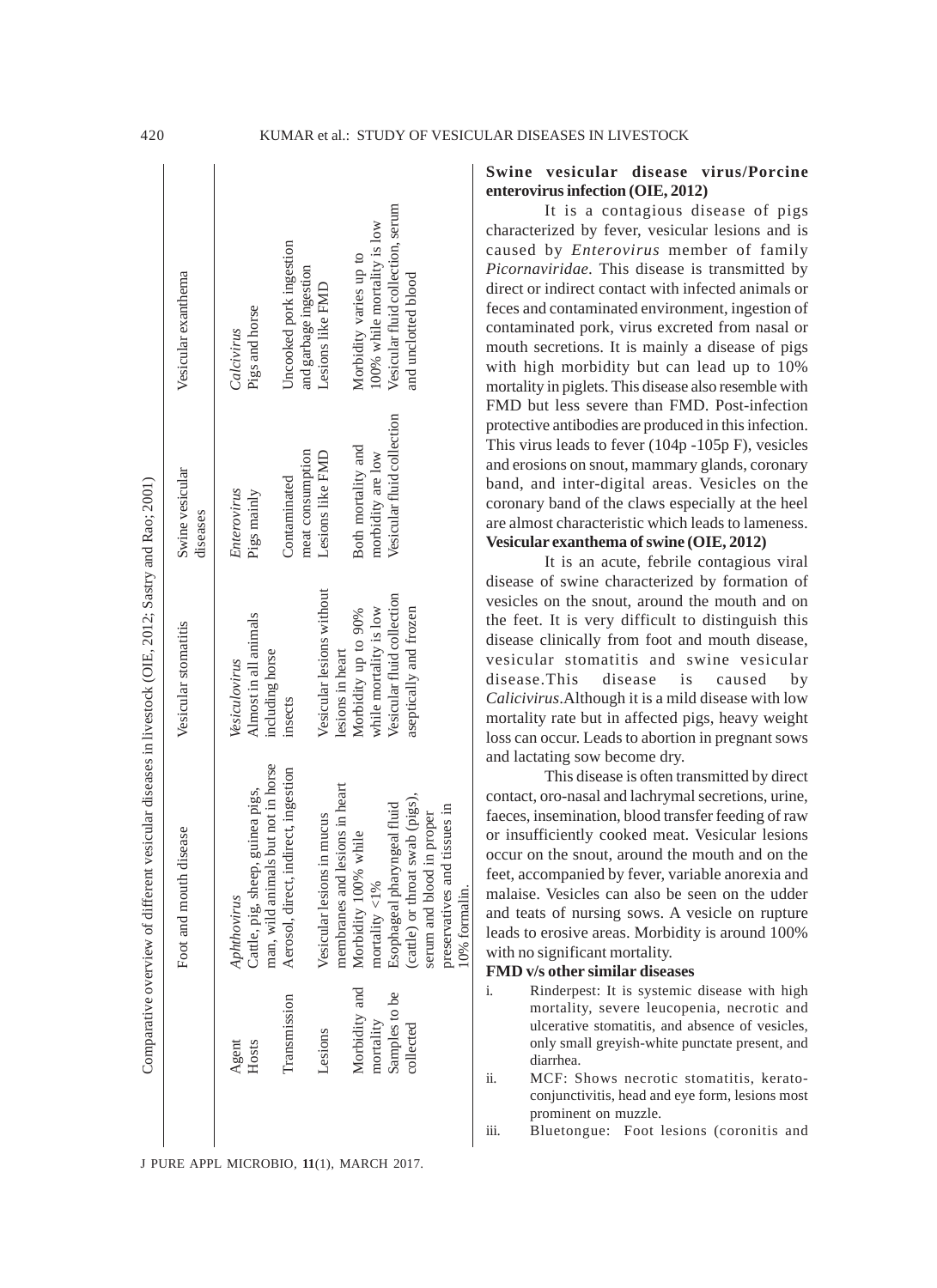| S.no. | Species      | Disease                                                                     |
|-------|--------------|-----------------------------------------------------------------------------|
|       | Swine        | Vesicular stomatitis, Swine vesicular disease, Vesicular exanthema of swine |
| 2.    | Cattle       | Rinderpest, IBR, BVD, MCF, Bluetongue                                       |
| 3.    | <b>Sheep</b> | Bluetongue, contagious ecthyma                                              |

Some other diseases to be distinguished from FMD:

laminitis) without vesicles.

- iv. BVD: Severe diarrhea, erosive oral lesions and high mortality.
- v. Foot rot: Foot lesions present causing lameness but vesicles absent.

# **Prevention and control (OIE, 2012)**

- i. Provide sanitary conditions to the animals.
- ii. Quarantine measures are to be followed.
- iii. Slaughter and stamping out policy is taken care of if necessary.
- iv. The free movement of animals in herd should not be allowed.
- v. The carcass, beddings and infected materials should be disposed of very cautiously.
- vi. This virus can be inactivated at temperature more than 50  $^{\circ}$ C and at a pH 9. Many chemical disinfectants like sodium hydroxide (2%), sodium carbonate (0.2%) and sodium hypochlorite (3%) are quite effective.
- vii. Since 2003 onwards, Project Directorate on FMD, ICAR and Government of India harmonized the strains used for vaccine production in India. The serotypes O (Vaccine strain O IND R2/75), A (Vaccine strain A IND 40/00) and Asia 1 (Vaccine strain IND 63/72) were used for vaccine. The serotype C strain was discontinued since October 2003.

# **CONCLUSION**

FMD is one of the most contagious animal disease which leads to huge economic losses. FMD virus is having wide host range, can spread by different means and having many serotypes (7). All these factors often increasing the chances of mutation in this virus and can lead to development of new variants. Nowadays, the zoonotic significance of this disease is also posing a threat to public. So, it is foremost step to eradicate or control this disease very critically and cautiously.

### **REFERENCES**

- 1. Alexandersen S, Brotherhood I and Donaldson AI. Natural aerosol transmission of footandmouth disease virus to pigs: minimal infectious dose for strain O1 Lausanne. Epidemiology and Infection, 2002a; **128**:301– 312.
- 2. Alexandersen S, Zhang Z and Donaldson AI. Aspects of the persistence of foot-and-mouth disease virus in animals—the carrier problem. *Microbes and Infection,* 2002b; **4**: 1099–1110.
- 3. Alexandersen S, Zhang Z, Donaldson AI and Garland AJM. The Pathogenesis and Diagnosis of Foot-and-Mouth Disease *J. Comp. Path* 2003; **129**:1–36
- 4. Alexandersen S, Zhang Z, Reid SM, Hutchings GH and Donaldson AI. Quantities of infectious virus and viral RNA recovered from sheep and cattle experimentally infected with foot-andmouth disease virus O UK 2001. *Journal of General Virology,* 2002c; **83**:1915–1923.
- 5. Arzt J, Juleff N, Zhang Z and Rodriguez L L. The Pathogenesis of Foot and Mouth Disease I: Viral Pathways in Cattle. *Transboundary and emerging diseases*, 2011; **58**(4), 291-304.
- 6. Bachrach HL. Foot-and-mouth disease. *Annu. Rev. Microbiol.* 1968; **22**:201–244.
- 7. Belsham GJ. Distinctive features of footandmouth disease virus, a member of the picornavirus family; aspects of virus protein synthesis, protein processing and structure. *Progress in Biophysics and Molecular Biology*, 1993; **60**: 241–260.
- 8. Brooksby JB and Rogers J. Methods used in typing the virus of foot-and-mouth disease at Pirbright, 1950–55. Methods of typing and cultivation of foot-and-mouth disease virus, European Productivity Agency of the Organisation for European Economic Cooperation, Project, 1957; **208**:31-34.
- 9. Burrows, R., Mann, J. A., Garland, A. J. M.,

J PURE APPL MICROBIO*,* **11**(1), MARCH 2017.